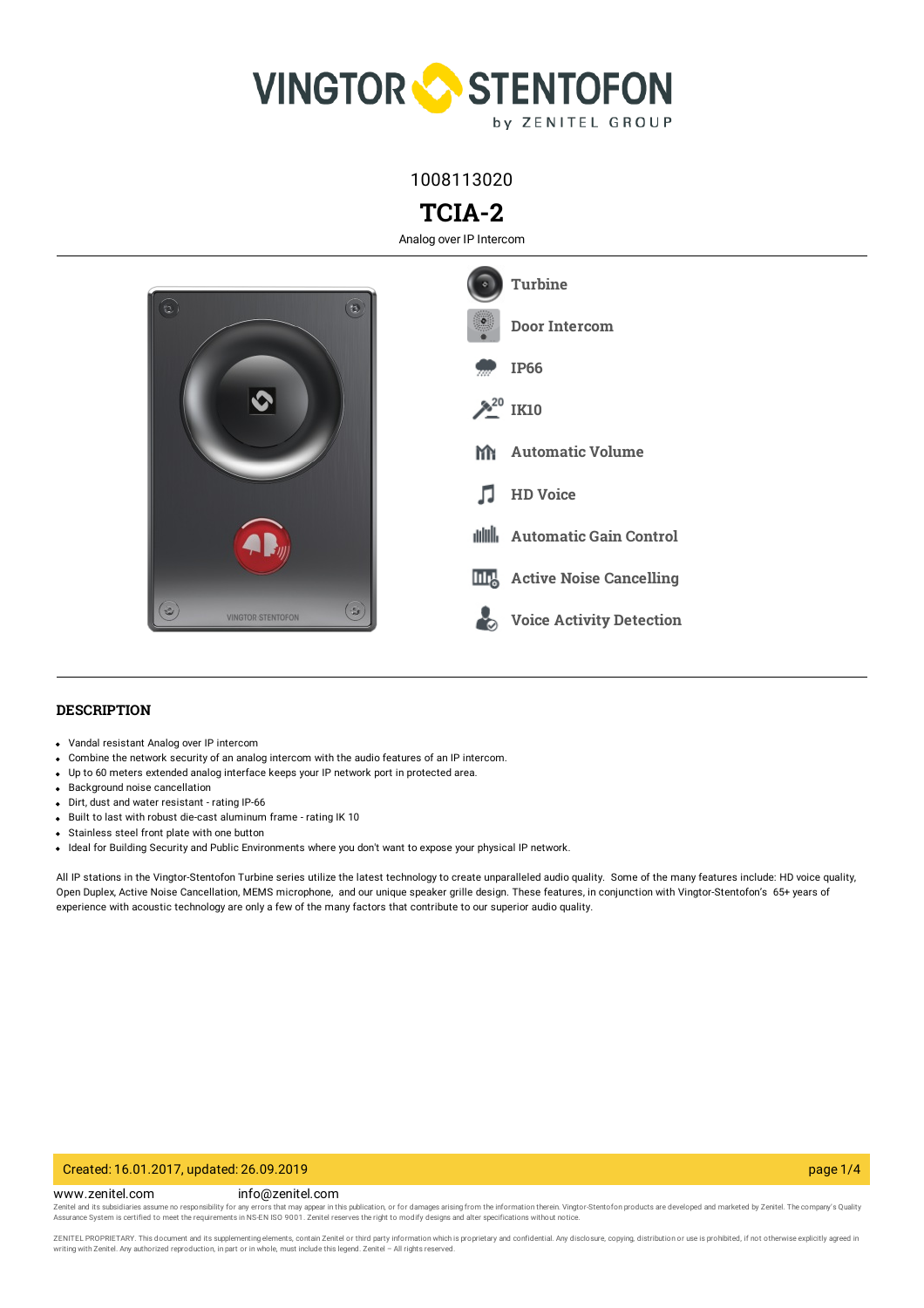### **SPECIFICATIONS**

| <b>AUDIO</b>                                        |                                                                             |
|-----------------------------------------------------|-----------------------------------------------------------------------------|
| Loudspeaker impedance                               | 8 ohm                                                                       |
| Microphone technology                               | Analog MEMS, omni directional microphone                                    |
| <b>HARDWARE</b>                                     |                                                                             |
| Connector                                           | 1 x RJ45                                                                    |
| Power                                               | Powered from gateway                                                        |
| Call indication                                     | LED integrated in large button                                              |
| <b>CONSTRUCTION</b>                                 |                                                                             |
| Dimensions (HxWxD)                                  | 180 x 120 x 73 mm / 7.1" x 4.7" x 2.9"                                      |
| Dimensions after flush mount                        | 180 x 120 x 24 mm / 7.1" x 4.7" x 0.9"                                      |
| Dimensions with on wall box                         | 180 x 120 x 86 mm / 7.1" x 4.7" x 3.4"                                      |
| Weight                                              | 1 kg / 2.2 lbs.                                                             |
| Faceplate material                                  | 3 mm / 0.12" stainless steel - AISI 403                                     |
| Base/frame material                                 | 3 mm / 0.12" aluminum alloy - A413.0, AlSi12Se, anodized and painted        |
| Electronics cover material                          | Polycarbonate (translucent)                                                 |
| Gasket material                                     | Silicone rubber                                                             |
| Fastening bracket material                          | <b>SECC</b> steel                                                           |
| <b>Button material</b>                              | 3 mm / 0.12" Polycarbonate (transparent)                                    |
| Button travel length                                | 1.25 mm                                                                     |
| Button activation force                             | 350 gf                                                                      |
| Button push-cycles before failure                   | 300 000                                                                     |
| Loudspeaker poke protection, large diameter object  | 3D cast aluminum speaker grille                                             |
| Loudspeaker poke protection, small diameter objects | Stainless steel mesh, acoustically transparent                              |
| <b>ENVIRONMENT AND COMPLIANCES</b>                  |                                                                             |
| IP rating                                           | IP-66, tested according to EN 60529 (applies when mounted in TA-1 back box) |
| IK rating                                           | IK 10, tested according to EN 62262                                         |
| Operating temperature range                         | -40° to 70° C / -40° to 158 ° F                                             |
| Storage temperature range                           | -40° to 70° C / -40° to 158 ° F                                             |
| Realtive humidity                                   | < 95% not condensing                                                        |
| Corrosion                                           | Salty mist. tested according to EN60945                                     |
| Vibration                                           | Tested according to EN60945                                                 |
| UV-resistant                                        | Yes                                                                         |
| EMC                                                 | CE and FCC Part 15                                                          |
| <b>OTHER SPECIFICATIONS</b>                         |                                                                             |
| Country of manufacture                              | Poland                                                                      |

\* Testé avec équipement audio de précision SYS 2722

## Created: 16.01.2017, updated: 26.09.2019 page 2/4

www.zenitel.com info@zenitel.com

Zenitel and its subsidiaries assume no responsibility for any errors that may appear in this publication, or for damages arising from the information therein. Vingtor-Stentofon products are developed and marketed by Zenite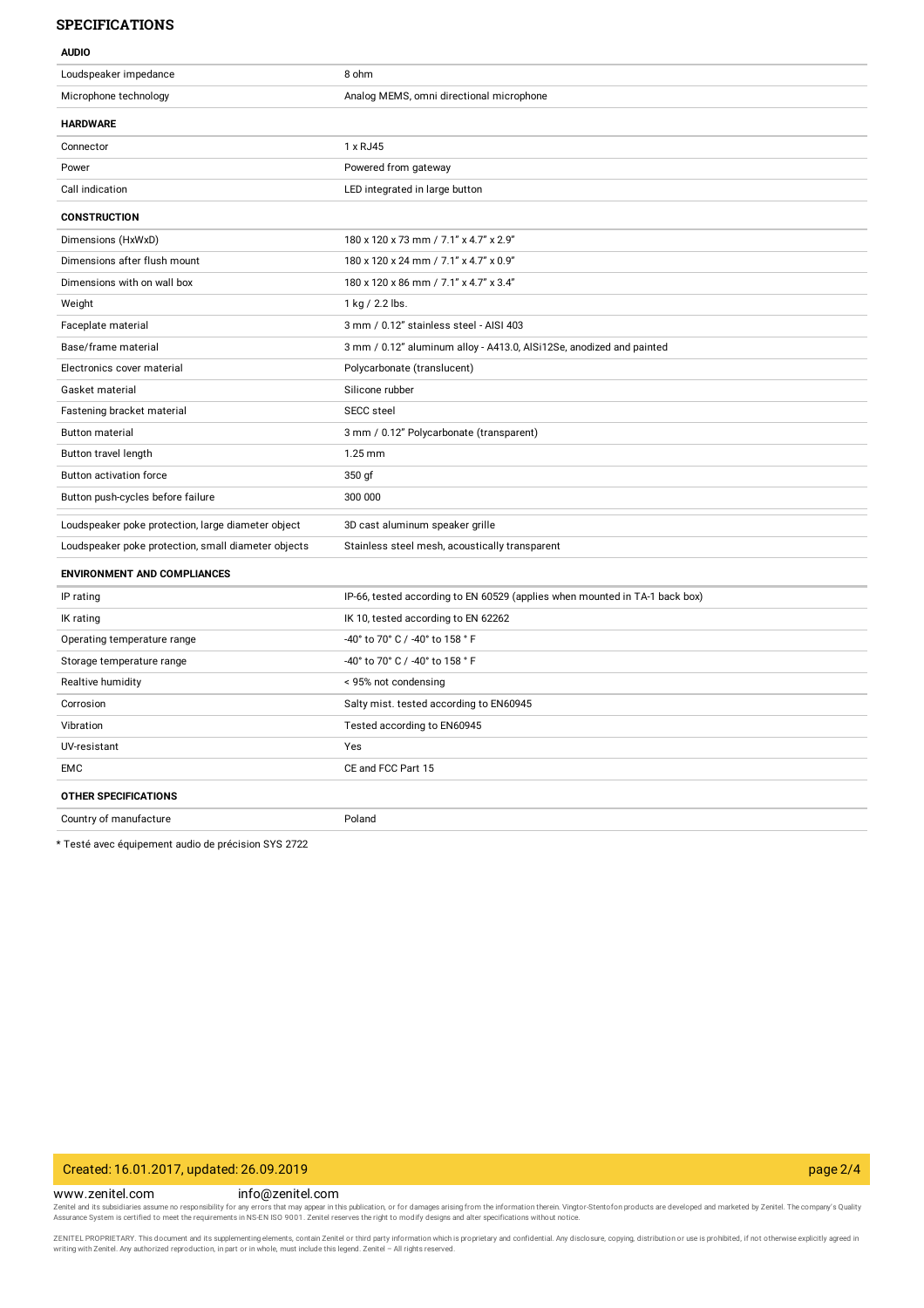## **TECHNICAL DIMENSIONS**



# Created: 16.01.2017, updated: 26.09.2019 page 3/4

#### www.zenitel.com info@zenitel.com

Zenitel and its subsidiaries assume no responsibility for any errors that may appear in this publication, or for damages arising from the information therein. Vingtor-Stentofon products are developed and marketed by Zenite